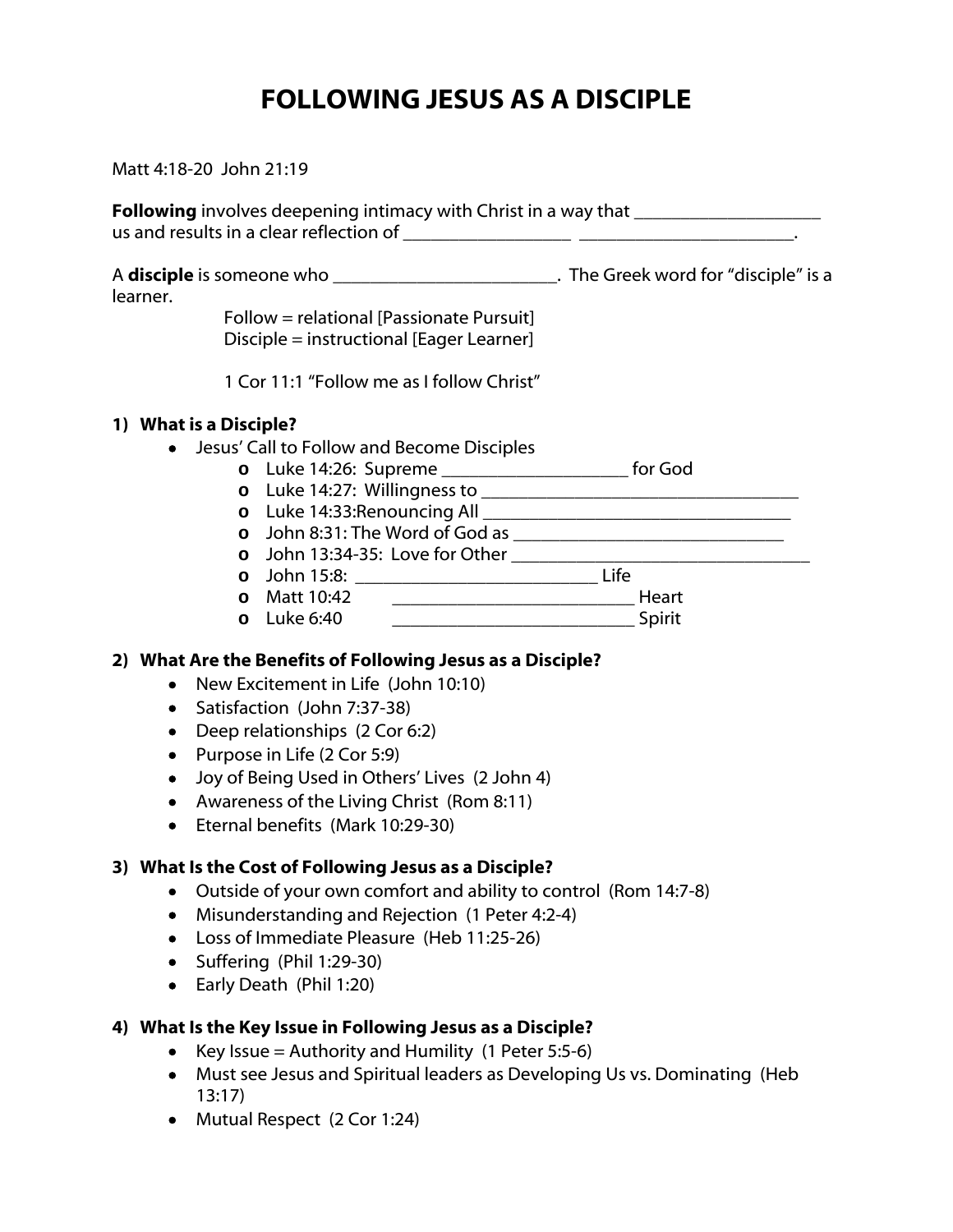• Trust (Matt 28:18-20)

"Discipleship means adherence to Christ…An abstract Christology, a doctrinal system, a general religious knowledge on the subject of grace or on forgiveness of sins, render discipleship superfluous…Christianity without the living Christ is inevitably Christianity without discipleship, and Christianity without discipleship is always Christianity without Christ." Dietrich Bonhoffer The Cost of Discipleship (pg 59)

### GREAT FOLLOWERS

Luke 9:46 Luke 22:24

Resources: Following Christ by Joseph Stowell; Zondervan 1996 "Great Followers" by John Ortberg; 1999 Leadership Summit (Willow Creek) The Power of Followership by Robert Kelly; Doubleday 1992 Following is a foundational part of all of our lives. • Everyone was \_\_\_\_\_\_\_\_\_\_\_\_\_\_\_\_\_\_\_\_\_\_\_\_\_\_\_\_\_\_\_\_\_\_\_\_\_\_\_\_\_\_\_\_\_\_. • To become a \_\_\_\_\_\_\_\_\_\_\_\_\_\_\_\_\_\_\_\_\_\_\_\_\_\_ you must become a great follower.... Jesus John 5:19,30 • Leading is a \_\_\_\_\_\_\_\_\_\_\_\_\_\_ \_\_\_\_\_\_\_\_\_\_\_\_\_ following is a \_\_\_\_\_\_\_\_\_\_\_\_\_\_ \_\_\_\_\_\_\_\_\_\_\_\_. "A leader—a good effective leader—is, at the core, consumed with following" Joseph Stowell 1) Great Followers Are\_\_\_\_\_\_\_\_\_\_\_\_\_\_\_\_\_\_\_\_\_\_\_\_\_\_\_\_\_\_\_\_\_\_. Exodus 32:1-2 \_\_\_\_\_\_\_\_\_\_\_\_\_\_\_\_\_\_\_\_\_\_\_\_\_\_\_ responsibility Exodus 32:21-24 Evades Question: Have you abdicated responsibility or evaded accountability? 2) Great Followers Seek to \_\_\_\_\_\_\_\_\_\_\_\_\_\_\_\_\_\_\_\_\_ vs. \_\_\_\_\_\_\_\_\_\_\_\_\_\_\_\_\_\_\_\_ About Them. Ex 16:3 Num 11:4 Num 11:10 Culture of \_\_\_\_\_\_\_\_\_\_\_\_\_\_\_\_\_\_\_\_\_\_\_\_\_ or Culture of \_\_\_\_\_\_\_\_\_\_\_\_\_\_\_\_\_\_\_\_\_\_\_\_\_ Culture of \_\_\_\_\_\_\_\_\_\_\_\_\_\_\_\_\_\_\_\_\_\_\_\_\_ or Culture of \_\_\_\_\_\_\_\_\_\_\_\_\_\_\_\_\_\_\_\_\_\_\_\_\_ Culture of \_\_\_\_\_\_\_\_\_\_\_\_\_\_\_\_\_\_\_\_\_\_\_\_\_ or Culture of \_\_\_\_\_\_\_\_\_\_\_\_\_\_\_\_\_\_\_\_\_\_\_\_\_ Jethro Exodus 18 Question: Do you have the humility to accept a better idea? 3) Great Followers Are \_\_\_\_\_\_\_\_\_\_\_\_\_\_\_\_\_\_\_\_\_\_\_\_\_\_\_\_\_\_\_\_\_\_\_\_\_\_\_. Proverbs 27:6 Joab 2 Samuel 11:6,14-18 Nathan 2 Samuel 12:7 They owe their leaders truth...with Question: Do you love enough to tell the truth? 4) Great Followers Have a Heart for \_\_\_\_\_\_\_\_\_\_\_\_\_\_\_\_\_\_\_\_\_\_\_\_\_\_\_\_\_\_\_\_\_\_\_\_\_\_\_\_\_\_\_\_. Default mode is to be obsessed with  $\Box$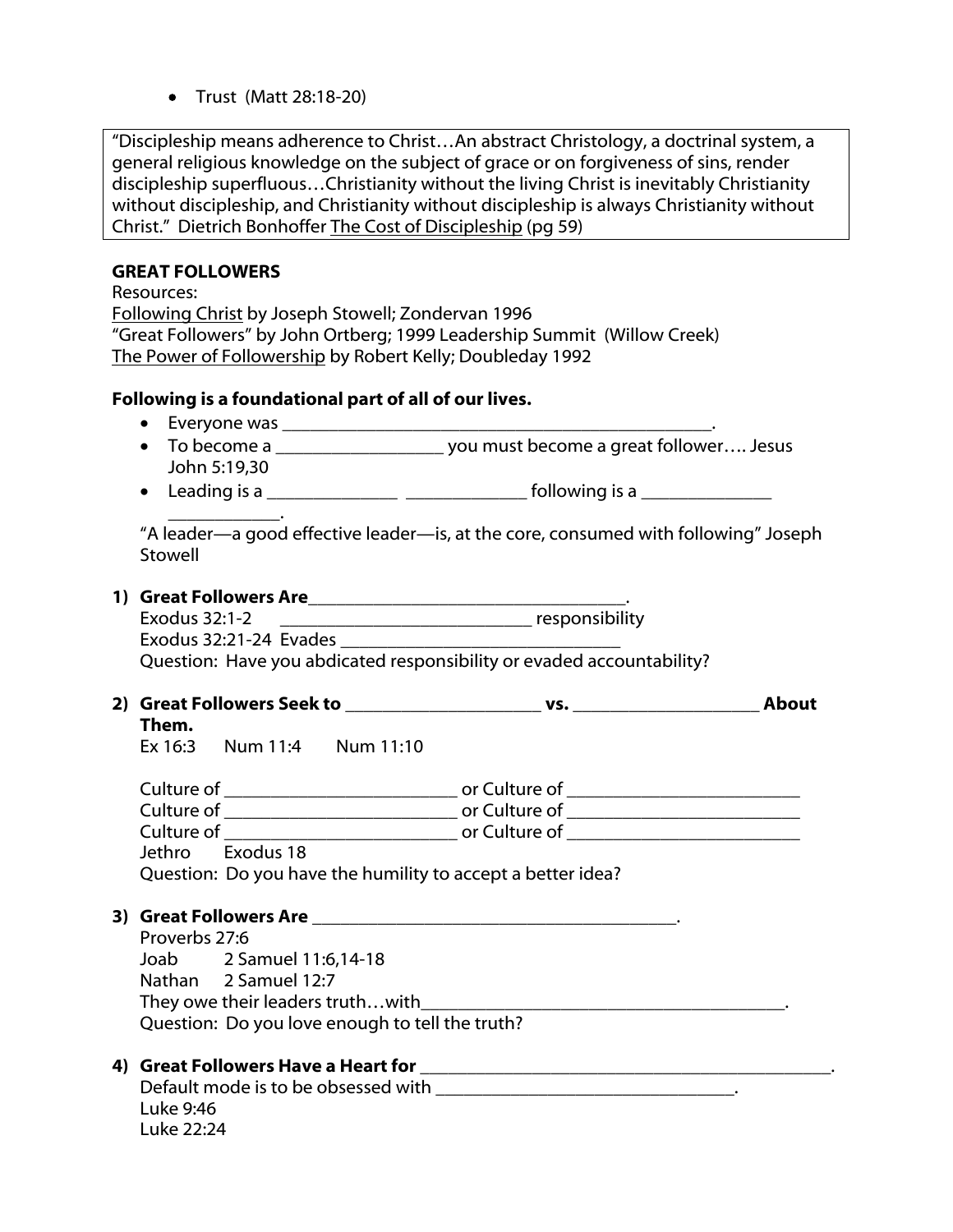John 21:20-22 Question: How do you work for others when you know they will get the recognition?

|                          | 5) Great Followers Have a                                                           |
|--------------------------|-------------------------------------------------------------------------------------|
|                          |                                                                                     |
|                          | Question: Are you creating a culture of coachability or defensiveness?              |
|                          |                                                                                     |
| <b>LIFE IN COMMUNITY</b> |                                                                                     |
|                          |                                                                                     |
|                          |                                                                                     |
|                          | Mark 3:14 Luke 6:12                                                                 |
|                          | Matt 26:36-45                                                                       |
|                          | One on One in the context of a small group                                          |
|                          |                                                                                     |
|                          |                                                                                     |
|                          | community.                                                                          |
|                          | John 17:4-6                                                                         |
|                          | 3) Spiritual community was ________________________________ in New Testament church |
|                          | life.                                                                               |
|                          | Acts 2:42 Acts 13:1 Acts 20:4                                                       |
|                          |                                                                                     |
|                          |                                                                                     |
|                          | community.                                                                          |
|                          | Heb 3:13 Heb 10:24-25                                                               |
|                          | "One Another's"                                                                     |
|                          |                                                                                     |
|                          |                                                                                     |
|                          | Matt 5:14-16                                                                        |
|                          | Mobility + Urbanization + Privatization + Competition = $ISOLATION$                 |
|                          |                                                                                     |
|                          | <b>BARRIERS TO SPIRITUAL COMMUNITY</b>                                              |
| 1)                       |                                                                                     |
|                          | My faith and life are personal and private - not to be shared.                      |
|                          | I am doing OK without it.                                                           |
|                          | People don't need community they just need the Word.                                |
|                          | We don't need the Word we just need to share with each other.                       |
| 2)                       |                                                                                     |
|                          | I am too busy.                                                                      |
|                          | It takes too much time. We need to get on with the important things.                |
|                          |                                                                                     |
| 3)                       |                                                                                     |
|                          | I will just get disappointed.                                                       |
|                          | No one will care to really know about my life, dreams, struggles, deepest stories.  |
|                          | Someone can "fix" me.                                                               |
|                          | I can "fix" other people.                                                           |
|                          |                                                                                     |
| 4)                       |                                                                                     |